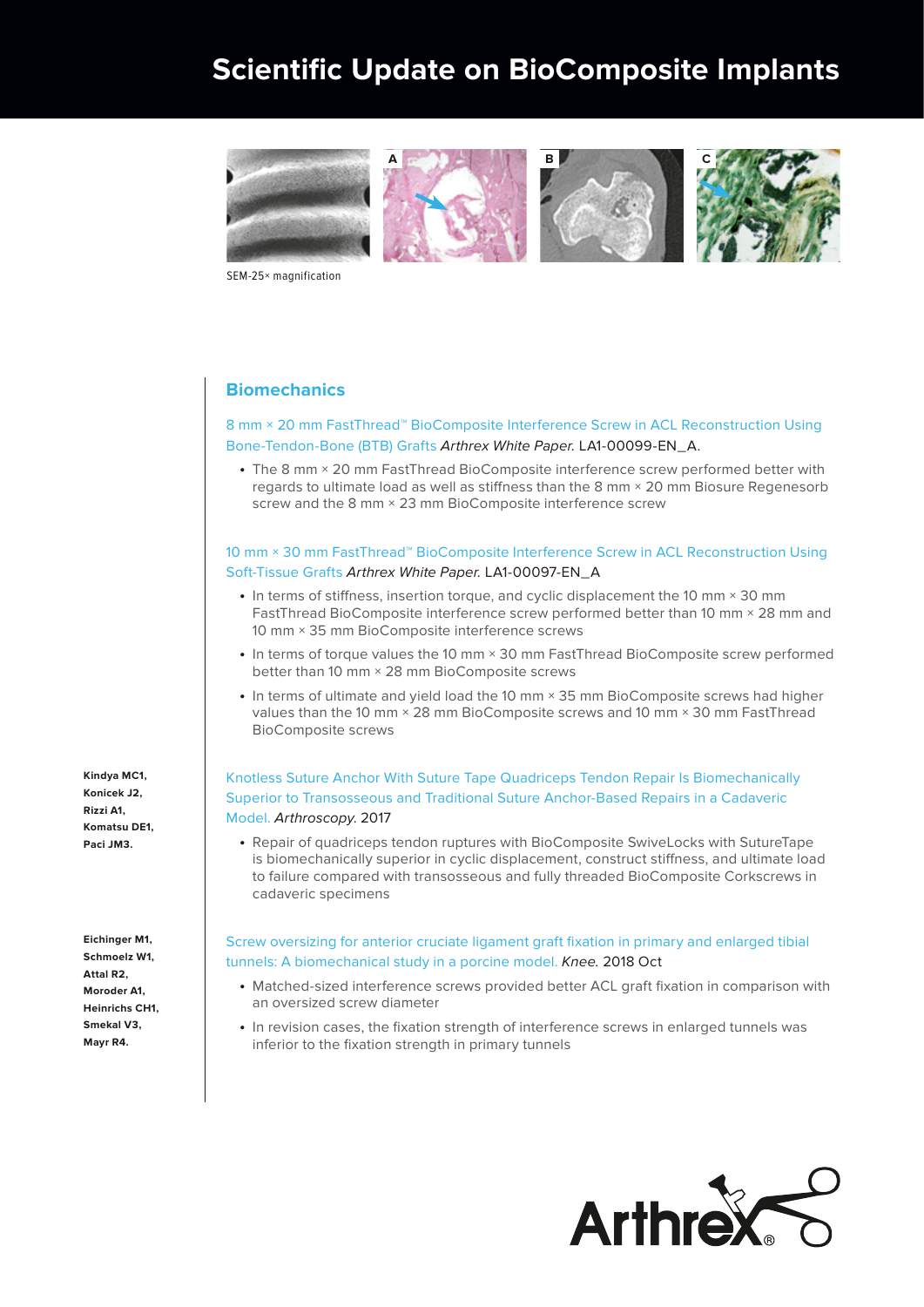## **Degradation and Integration**

## Arthrex 7 mm × 23 mm BioComposite Interference Screw vs. DePuy Mitek 7 mm × 23 mm Milagro Screw. Arthrex White Paper LA0153A

- The rate of polymer degradation associated with the Milagro screw accounts for the high level of acidosis observed in the accelerated study
- A significant portion of the Milagro's acidosis occurs during the equivalent of weeks 8 through 12 real time, and may delay healing as well as inducing inflammation at the surgical site
- The BioComposite interference screw begins acidosis during the equivalent of weeks 16 through 20 real time, after a significant portion of tissue regeneration has occurred
- The composite material used in the BioComposite interference screw acts as a pH buffer, reducing the concern that any adverse reaction, associated with local acidosis, may occur

#### BioComposite SutureTak, BioComposite Corkscrew FT and BioComposite PushLock: An In Vitro Degradation Study. Arthrex White Paper LA0523A

• All anchors tested in these studies maintained mechanical integrity over 16 weeks of in vitro degradation

## Evaluation of FastThread™ BioComposite Interference Screws in a Preclinical Canine Model. Arthrex White Paper LA1-00096-EN\_A

- In this preclinical canine ACL fixation model, vented FastThread BioComposite interference screws
	- Maintained integrity and position,
	- Oroduced no untoward responses in the knee,
	- Were associated with excellent implant-bone interfaces and consistent bone ingrowth into the cannulation channel for all implants at both femoral and tibial insertion sites at 4 months post surgery
- Based on these data, FastThread interference screws appear to be appropriate for clinical use

## Histological Analysis of the 2.4 mm BioComposite SutureTak and JuggerKnot Suture Anchor. Arthrex White Paper LA0528B

• 2.4 mm BioComposite SutureTak anchors have superior bone integration characteristics and maintenance of socket diameter compared to JuggerKnot anchors, when placed in the glenoid rim in a canine model

#### Arthrex® Bio and BioComposite™ Implants: Post-Op Complaint Analysis. Arthrex White Paper LA1-0199-EN E

• The complaint data compiled for this review clearly demonstrate that the risk of inflammatory response or reaction is very low for both the biodegradable and nondegradable implants manufactured by Arthrex, Inc.

**Arthrex** 

**James L. Cook, DVM, PhD; Chantelle Bozynski, DVM; and Keiichi Kuroki, DVM, PhD from the University of Missouri**

**James L. Cook, DVM, PhD; Keiichi Kuroki, DVM, PhD; and Matt Smith, MD**